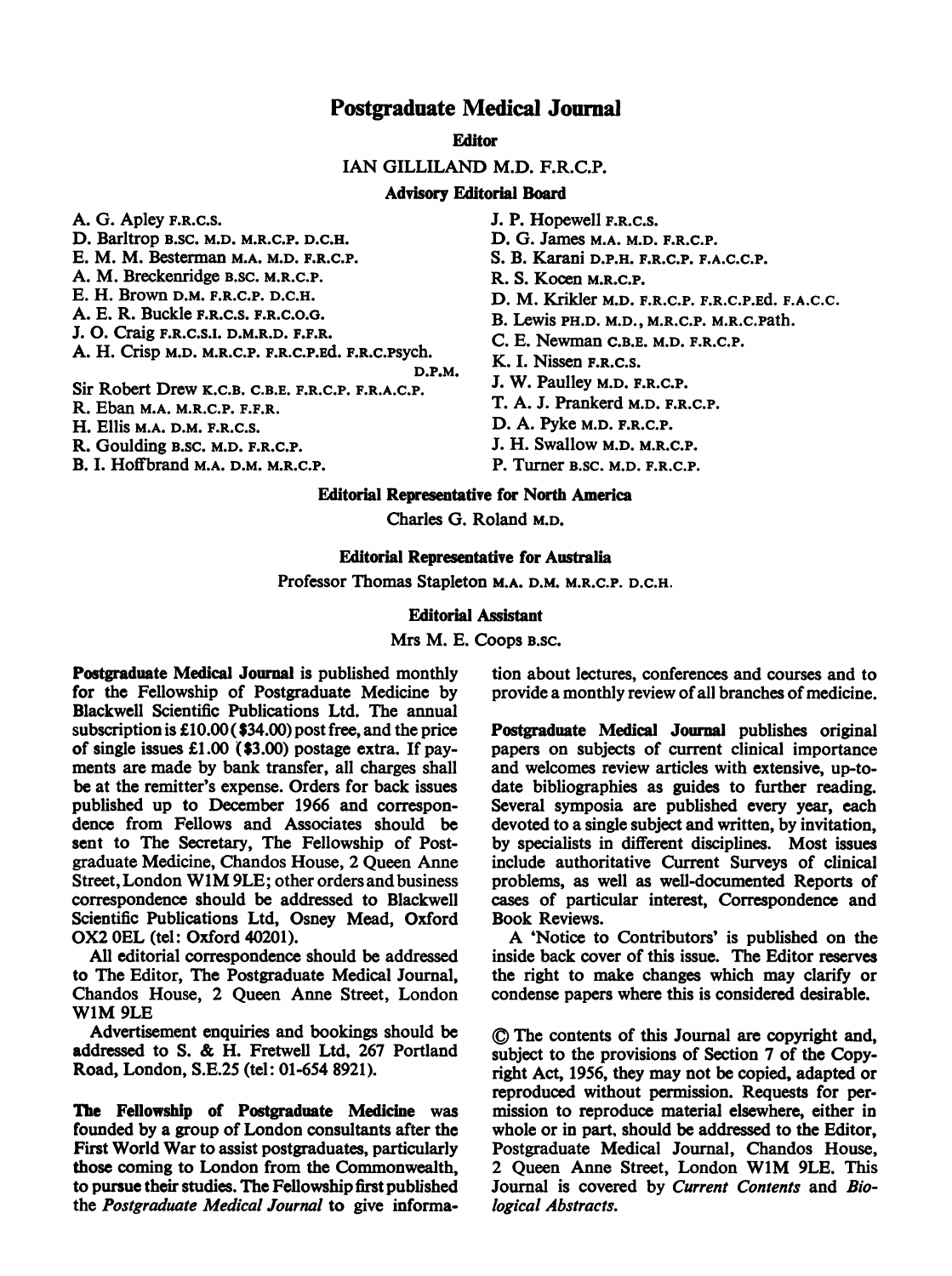# Acute respiratory virus diseases

# A symposium held at the University of Sheffield on <sup>8</sup> April <sup>1973</sup> to report the results of a collaborative study by the Public Health Laboratory Service and the Medical Research Council

Edited by PROFESSOR D. L. MILLER

# **CONTENTS**

| List of participants and acknowledgements                                                                                                                                                |           |           |                |  |  | 748        |
|------------------------------------------------------------------------------------------------------------------------------------------------------------------------------------------|-----------|-----------|----------------|--|--|------------|
| Session 1:                                                                                                                                                                               |           |           |                |  |  |            |
| Chairman: SIR JAMES HOWIE                                                                                                                                                                |           |           |                |  |  |            |
| Collaborative studies of acute respiratory disease in patients seen in general practice and in children<br>admitted to hospital. Aims, field methods and morbidity rates<br>D. L. MILLER |           |           | $\overline{a}$ |  |  | 749        |
| <b>Discussion</b>                                                                                                                                                                        |           |           |                |  |  | 761        |
| The definition of acute respiratory illnesses in general practice<br>R. E. HOPE-SIMPSON and D. L. MILLER                                                                                 |           |           |                |  |  | 763        |
| <b>Discussion</b>                                                                                                                                                                        |           |           |                |  |  | 770        |
| The definitions of acute respiratory illnesses in children<br>S. D. M. COURT                                                                                                             |           | $\bullet$ |                |  |  | 771        |
| <b>Discussion</b>                                                                                                                                                                        |           |           |                |  |  | 777        |
| Session 2:                                                                                                                                                                               |           |           |                |  |  |            |
| Chairman: SIR CHARLES STUART-HARRIS                                                                                                                                                      |           |           |                |  |  |            |
| Viral and epidemiological findings in MRC/PHLS surveys of respiratory disease in hospital and<br>general practice                                                                        | $\bullet$ |           |                |  |  | 778        |
| PAULINE M. POOLE and J. O'H. TOBIN                                                                                                                                                       |           |           |                |  |  |            |
| Respiratory syncytial virus infections<br>P. S. GARDNER                                                                                                                                  |           |           |                |  |  | 788        |
| Parainfluenza virus infections<br><b>SUZANNE K. R. CLARKE</b>                                                                                                                            |           |           |                |  |  | 792        |
| Adenovirus infections<br><b>MARGUERITE S. PEREIRA</b>                                                                                                                                    |           |           |                |  |  | 798        |
| <b>Rhinovirus infections</b><br>P. G. HIGGINS                                                                                                                                            |           |           |                |  |  | 802        |
| Influenza virus infections.<br>N. R. GRIST                                                                                                                                               |           |           |                |  |  | 807        |
| The management and outcome in children admitted to hospital<br>S. D. M. COURT<br><b>Discussion</b>                                                                                       |           |           |                |  |  | 812<br>818 |
|                                                                                                                                                                                          |           |           |                |  |  |            |
| <b>Concluding Remarks:</b>                                                                                                                                                               |           |           |                |  |  |            |
| Patterns of respiratory virus infection<br>D. A. J. TYRRELL                                                                                                                              |           |           |                |  |  | 820        |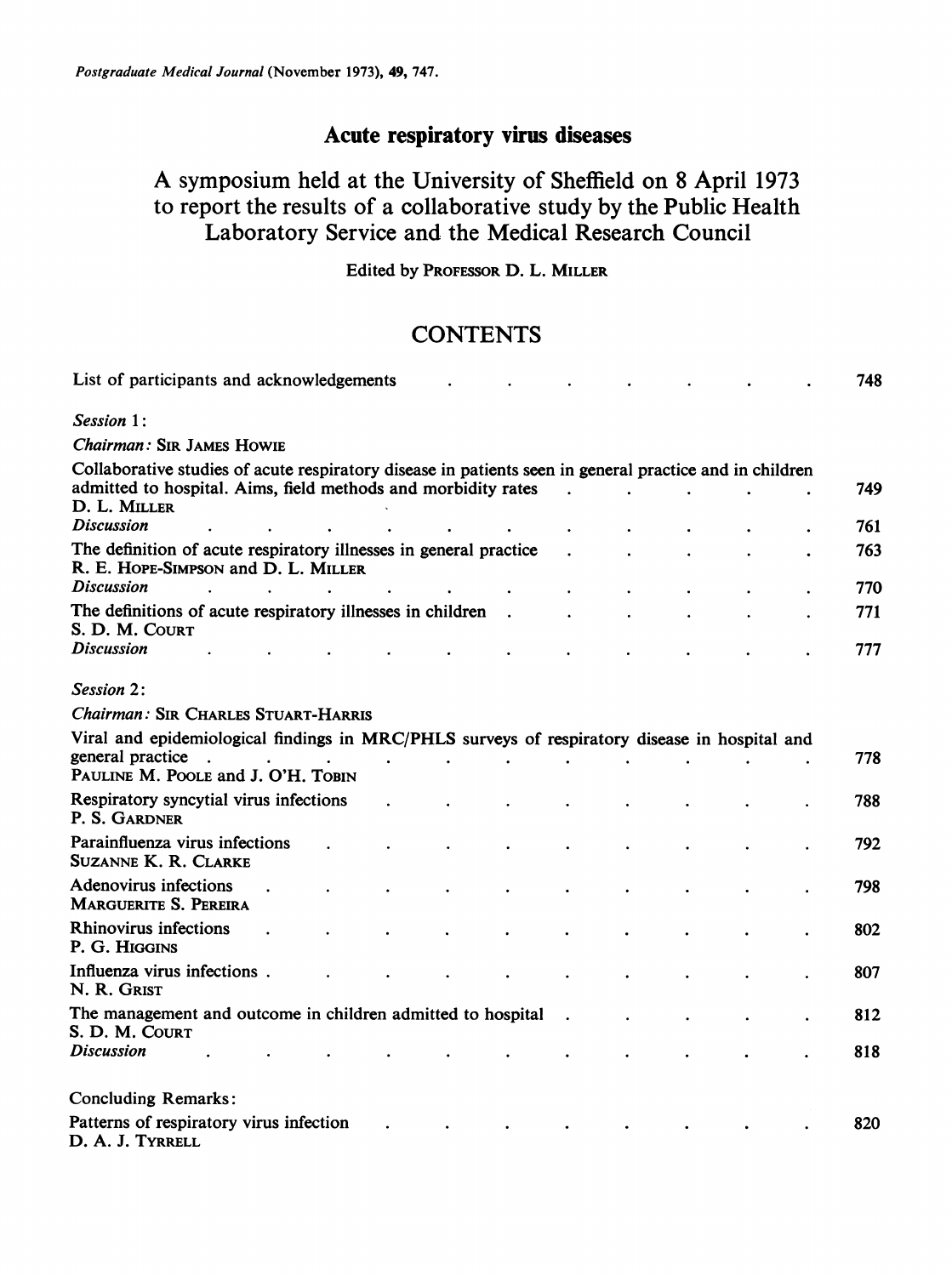# **Participants**

THE studies whose results were reported in the papers given at this symposium were organized by two Working Parties set up by the Public Health Laboratory Service and the Medical Research Council's Committee on Acute Respiratory Virus Infections (Chairman, Sir Charles Stuart-Harris). The work was supported by a grant from the Medical Research Council.

The members of the Working Parties were as follows:

### Study in General Practice

## General practitioners

Dr D. M. Gambier (Bristol), Dr B. Reiss (Cambridge), Drs R. E. Hope-Simpson (Secretary) and E. J. Guest (Cirencester), Dr E. J. C. Kendall (Epsom), Dr P. West (Guildford), Drs G. Watt and J. H. Smith (Langholm), Dr G. I. Watson (Peaslake), Drs G. K. H. Hodgkin, C. Gillie and P. Edmundson (Redcar), Dr P. M. Higgins (Rugeley), Drs P. and Margaret E. Binks (Ruislip), Drs J. L. Galbraith, K. Whittle, E. Richards and P. G. Cope (Worcester).

### Microbiologists

Dr Suzanne K. R. Clarke (Bristol), Dr J. Nagington (Cambridge), Dr D. G. Davies (Carlisle), Dr P. G. Higgins (Cirencester) (Chairman), Drs B. E. Andrews and C. E. D. Taylor (Colindale), Dr D. R. Gamble (Epsom), Dr G. T. Cook (Guildford), Dr R. Blowers (Middlesbrough), Drs E. M. MacKay-Scollay and W. L. Hooper (Stafford), Dr R. J. Henderson (Worcester).

### Study in children admitted to hospital

### **Physicians**

Dr A. W. Ferguson (Bedford), Drs M. E. Disney and J. S. Oldham (Birmingham), Dr T. E. D. Beavan (Chester), Drs J. H. Lawson and I. W. Pinkerton (Glasgow), Dr R. M. Mayon-White (Ipswich), Dr J. G. Lancaster (Kettering), Dr K.

Simpson (Leicester), Drs E. C. Allibone and J. Stevenson (Leeds), Drs B. Epstein, G. V. Feldman and D. Macaulay (Manchester), Professor S. D. M. Court (Newcastle) (Chairman), Drs B. D. Bower and H. L. Ellis (Oxford), Dr 0. D. Fisher (Medway), Dr R. R. Gordon (Sheffield), Dr J. B. Heycock (Sunderland), Drs J. L. Greaves and T. H. Hughes-Davies (Winchester) and Dr A. G. Aldridge (Worcester).

### **Microbiologists**

Dr W. F. Lane (Bedford), Drs T. H. Flewett and J. D. Williams (Birmingham), Dr Pauline M. Poole (Chester) (Secretary), Professor N. R. Grist (Glasgow), Dr J. M. S. Dixon (Ipswich), Dr Helene Mair (Leicester), Dr M. H. Hambling (Leeds), Dr A. L. Furniss (Maidstone), Dr J. O'H. Tobin (Manchester) (Chairman), Dr P. S. Gardner (Newcastle), Dr F. 0. MacCallum (Oxford), Dr Margaret A. Wilson (Sheffield), Dr P. B. Crone (Sunderland), Dr M. H. Hughes (Winchester) and Dr R. J. Henderson (Worcester).

The study was co-ordinated and the results were analysed in the Epidemiological Research Laboratory, Colindale, by Dr D. L. Miller, Dr D. Reid and Miss Marian Davey. The computer programming and data processing were carried out by Miss Margaret Devine in the Medical Research Council Computer Services Centre.

The Working Parties wish to acknowledge the valuable contributions made to the studies by many members of their staffs.

Monkey kidney and W138 cells were supplied by Dr F. T. Perkins, National Institute of Medical Research, and diagnostic reagents by Dr C. M. P. Bradstreet, Standards Laboratory, Colindale.

Copies of the detailed analyses and commentaries on each of the two studies may be obtained on application to The Publications Department, The Medical Research Council, 20 Park Crescent, London WIN 4AL (please specify which of the two reports is required when ordering).